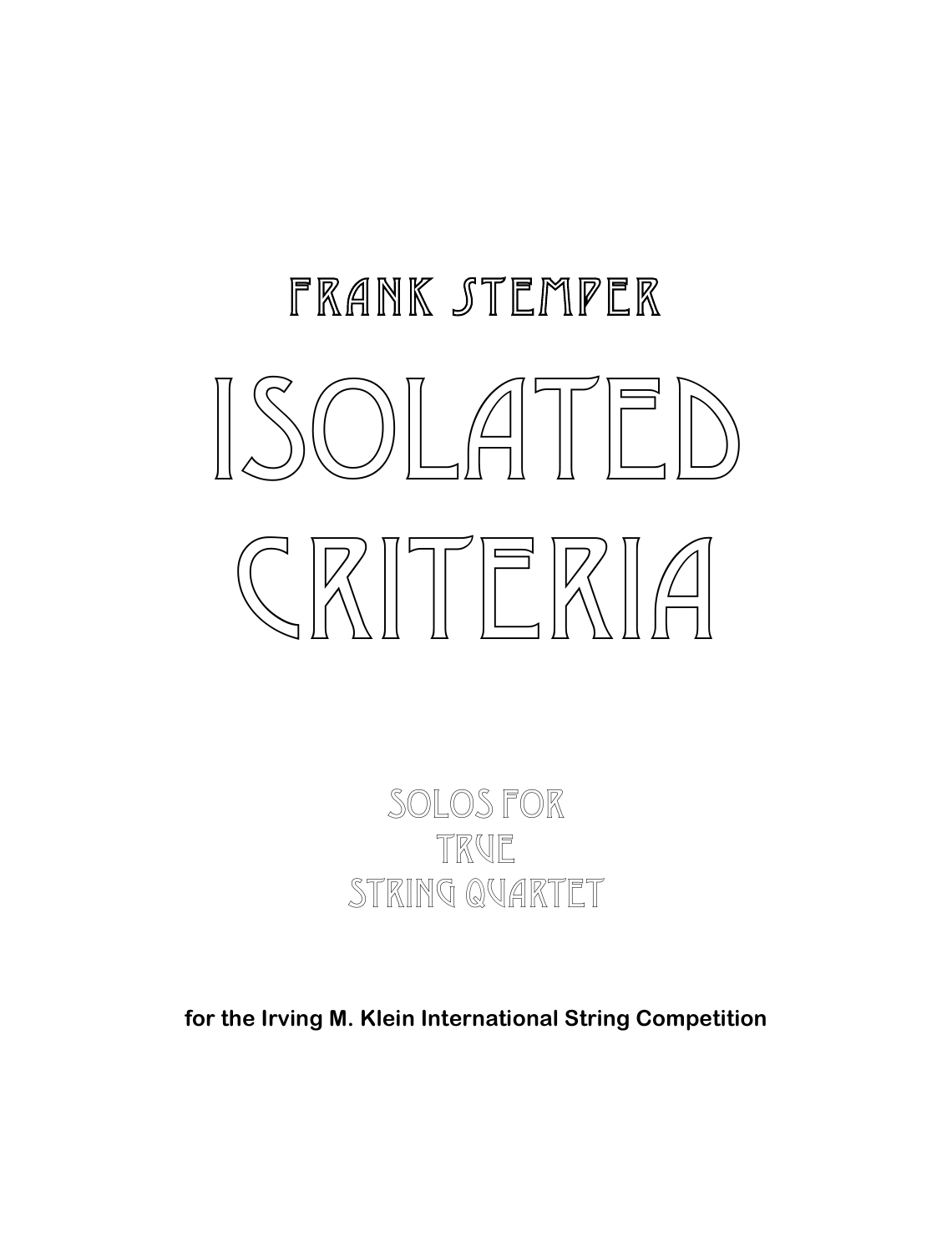### ISOLATED CRITERIA

Frank Stemper

#### NOTES:

- 1. These four pieces, solos for the string family, may be performed individually or in groups of two, three or the entire set. Although the four could be performed consecutively, i.e. as a large piece in four movements, the ideal way to perform the entire set, would be to space the four pieces throughout an entire concert, i.e. between the other works on the program. In either case, the four pieces may be performed in any order decided by the performers.
- 2. In this music, there is a great deal of alternation between normal, expressive arco and the thinner, purer sound with little or no vibrato that is created by harmonics or flautando (sul tasto). These harmonic/flautando notes are marked with large harmonic symbols above the notes, but they may be played as harmonics or flautando, depending on the situation and the performer's preference. In some cases, the composer's preference is labeled as well (e.g. harm., OR SUL TASTO – NO VIB.), BUT THE FINAL DECISION REMAINS WITH THE PERFORMER. THIS IS DONE IN ORDER to achieve the most effective, natural performance possible. Many of these pitches occur as articulations or cadences of phrases, and therefore the movement should move directly to them without the hesitation that is sometimes needed to prepare certain harmonics. The primary desire is to create a sudden timbral difference, and whether that is achieved by use of harmonic or flautando is secondary.
- 3. Similarly, there is often quick alternation between PIZZ and ARCO, and the performers may use whatever means possible to NOT upset the flow of the music. This may include LH PIZZ, (which is sometimes stated in the score), HAMMER-ONS or PULL-OFFS, using musical RUBATO, or if all else fails, "faking" PIZZ with a very marcato and staccato bowing.

 $\dot{\blacklozenge}$  or  $\dot{\blacklozenge}$  = up or down broken arrow indicates the direction of a broken pizz. chord.

 $\overrightarrow{f}$  This symbol indicates a gradual transition from one type of bowing or effect to another.

6. <sup>•••••</sup> BEGIN WITH NORMAL OR PREVIOUS BOWING AND GRADUALLY MOVE TO TREM.

7. **+** This symbol means to suddenly stop tremolo, returning to normal arco;

– if followed by æ – gradual transition from arco to tremolo begins again.

- 8. In regard to CRITERION NO. 2, two dots (••) above a note indicates "ultra marcato," powerful accented bowing. When first used, it is only for single events, within a much quieter texture, but then is used for a long passage at the end of the piece.
- 9. The use of tremolo on triple or quadruple stops is semi-improvisatory or ad lib. Alternating freely through the string pairs, the performer should create harmonic, dynamic and rhythmic energy and intensity.
- 10. Indicated bowings and slurs are suggestions, and it is presumed that the performers will alter them to best suit the musical effect of the music.

#### Durations:

ISOLATED CRITERION 1 FOR SOLO CELLO 5' 55" ISOLATED CRITERION 2 FOR SOLO VIOLA 5' 32 ISOLATED CRITERION 3 for solo c. bass 5' 27" ISOLATED CRITERION 4 for solo violin 5' 30"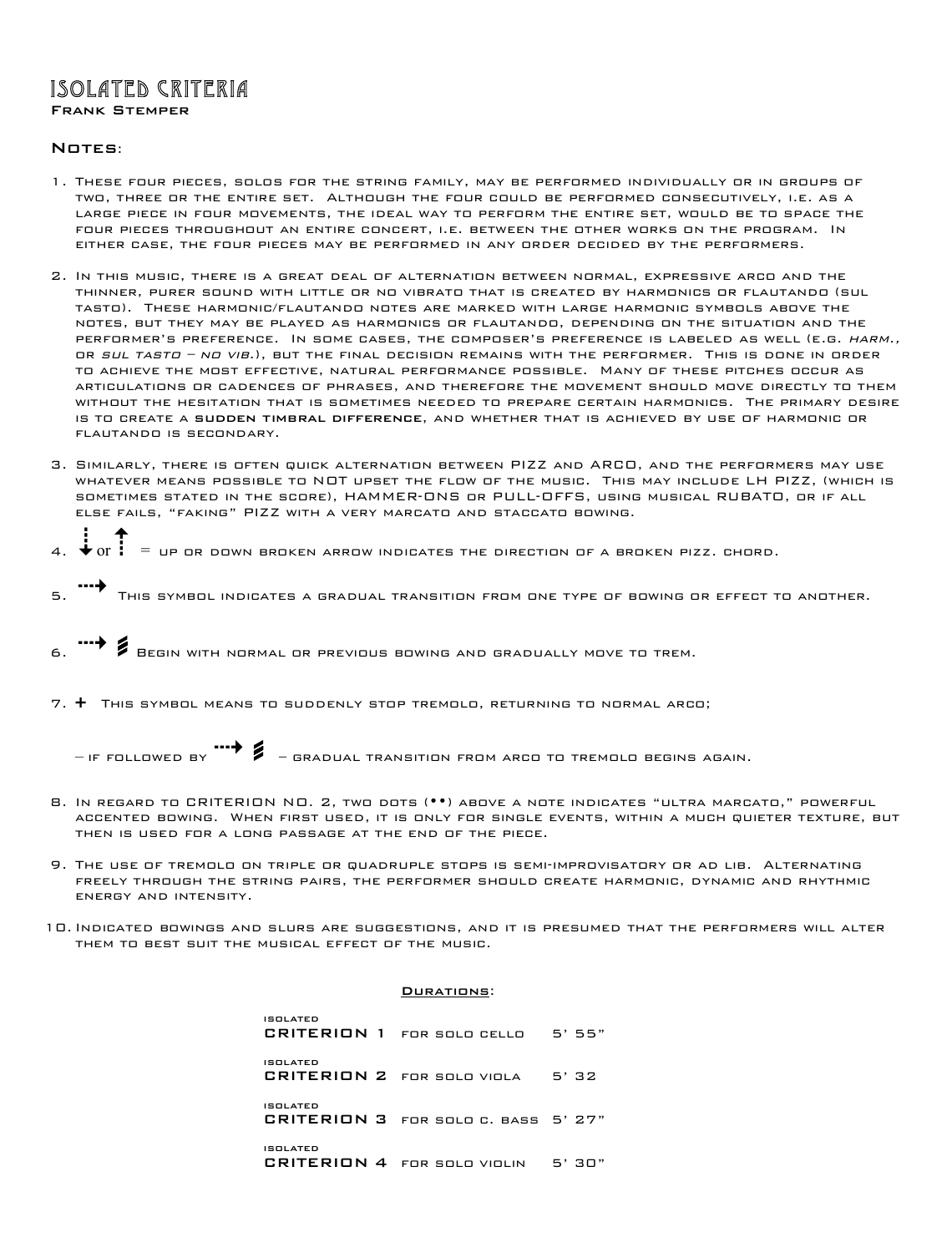











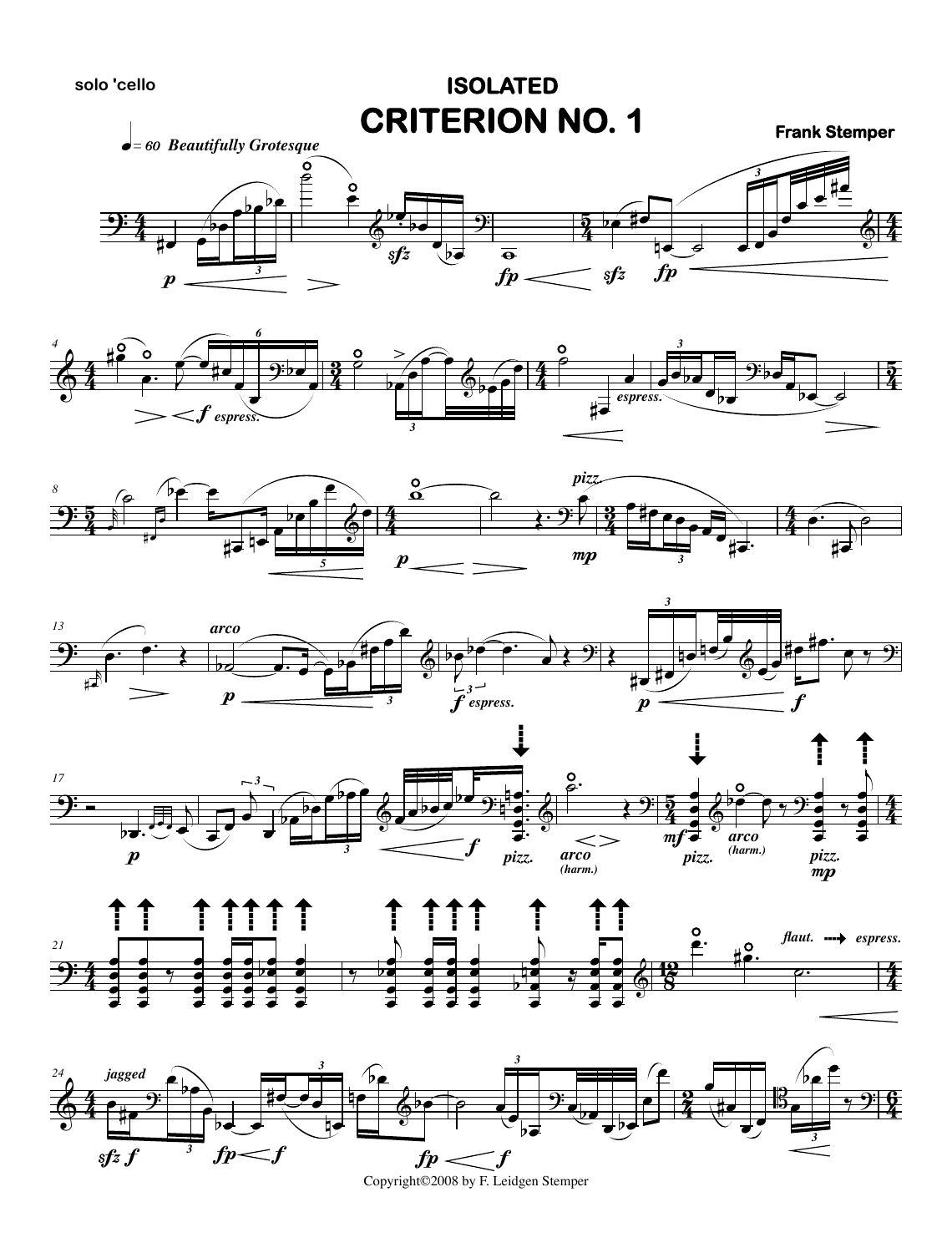











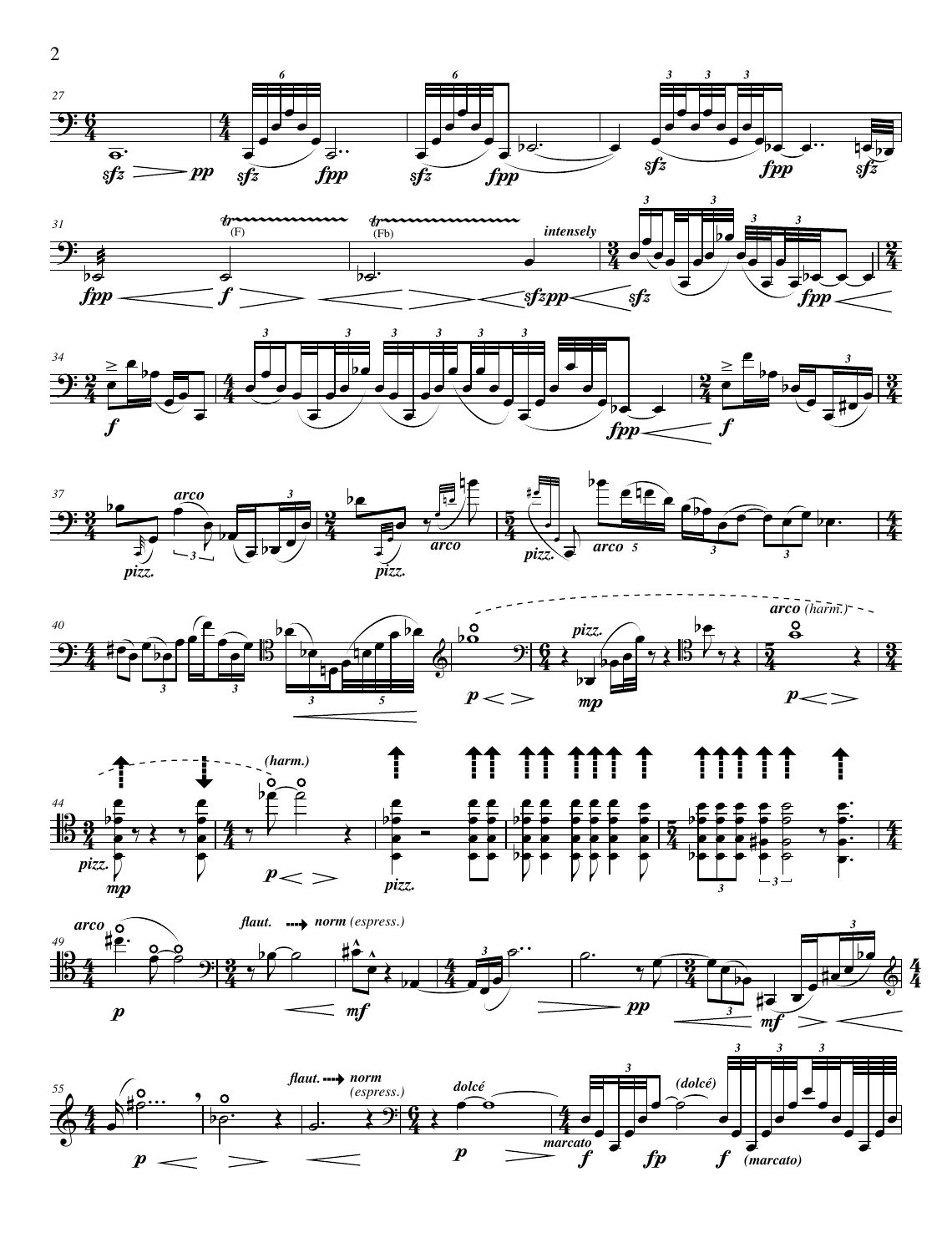











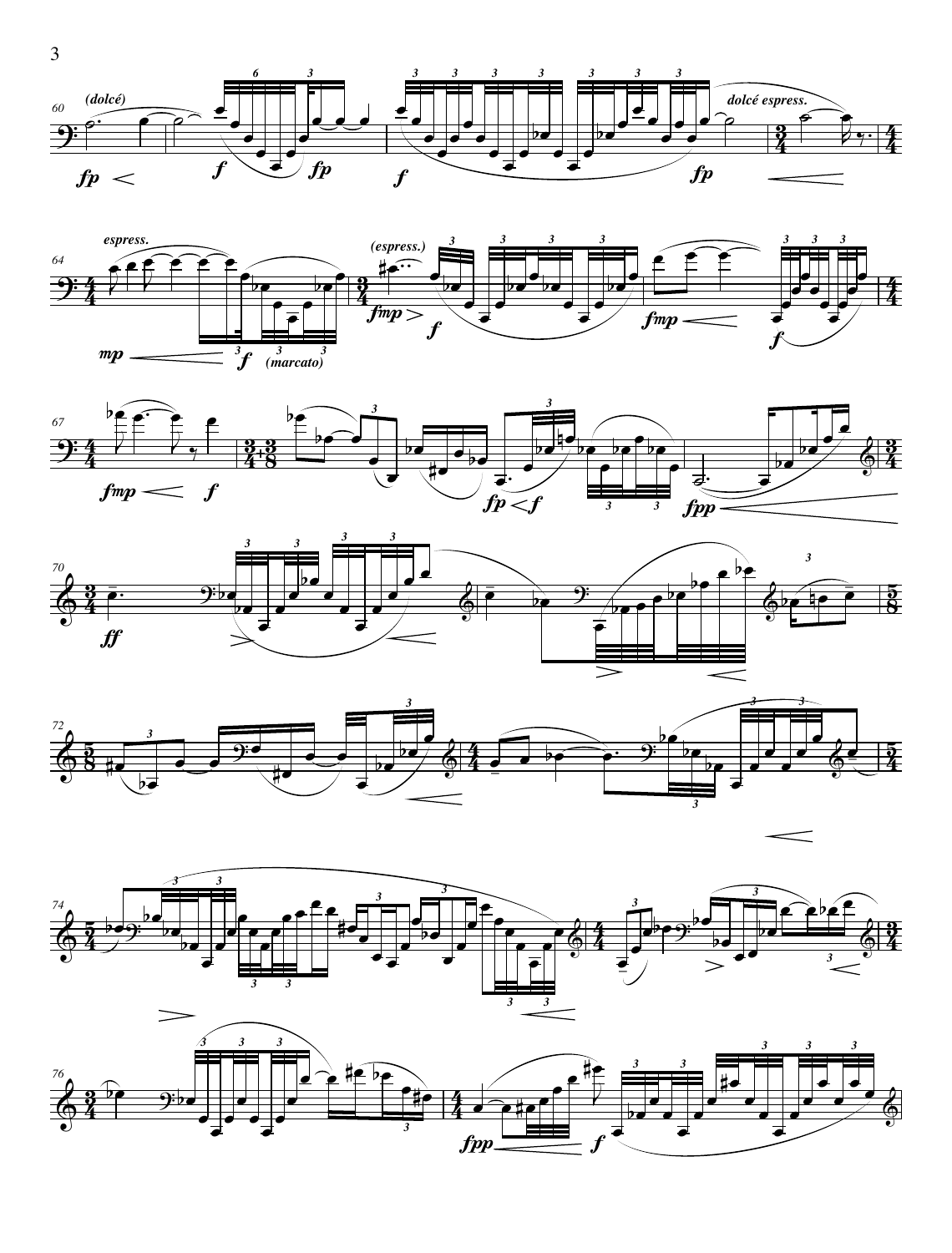



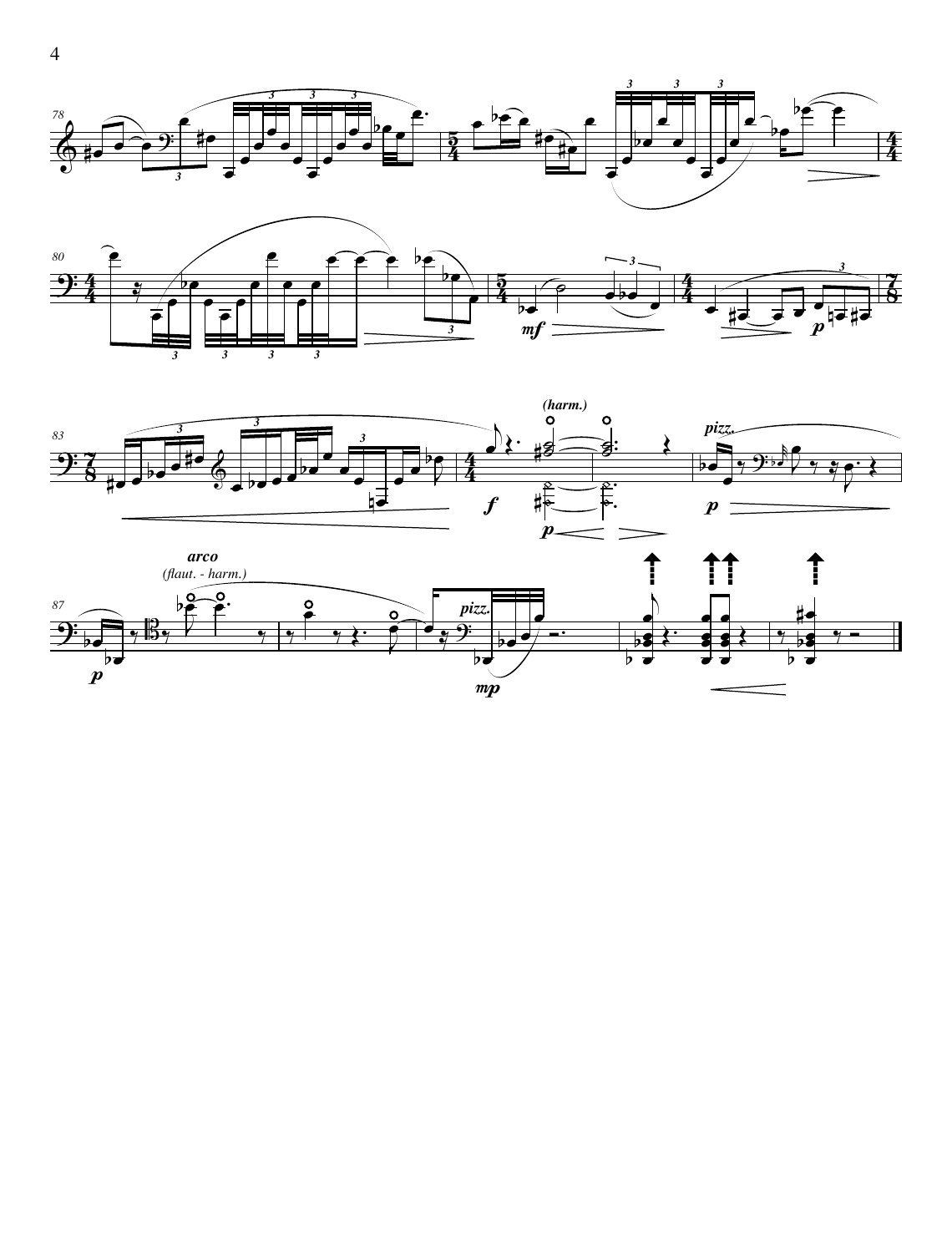













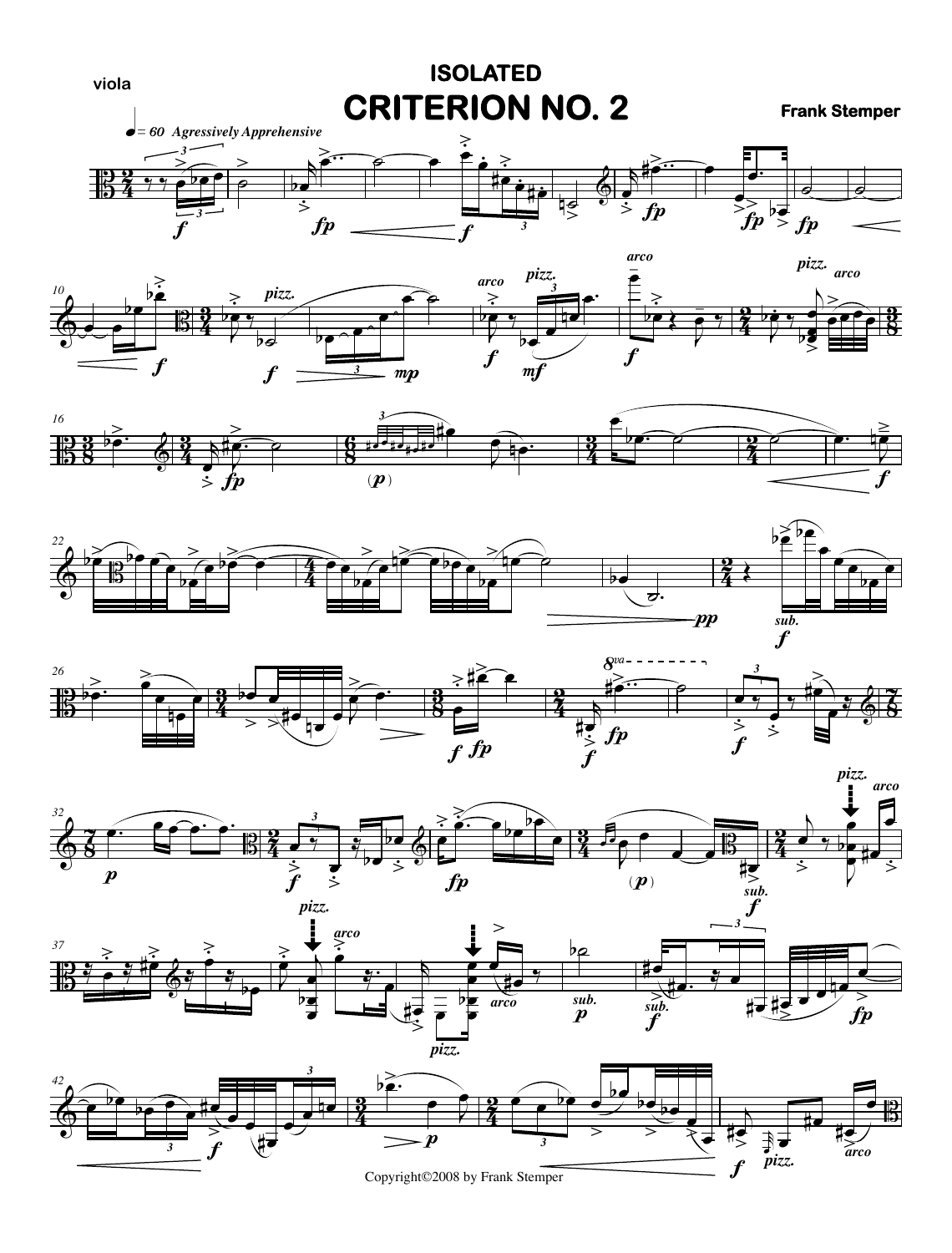













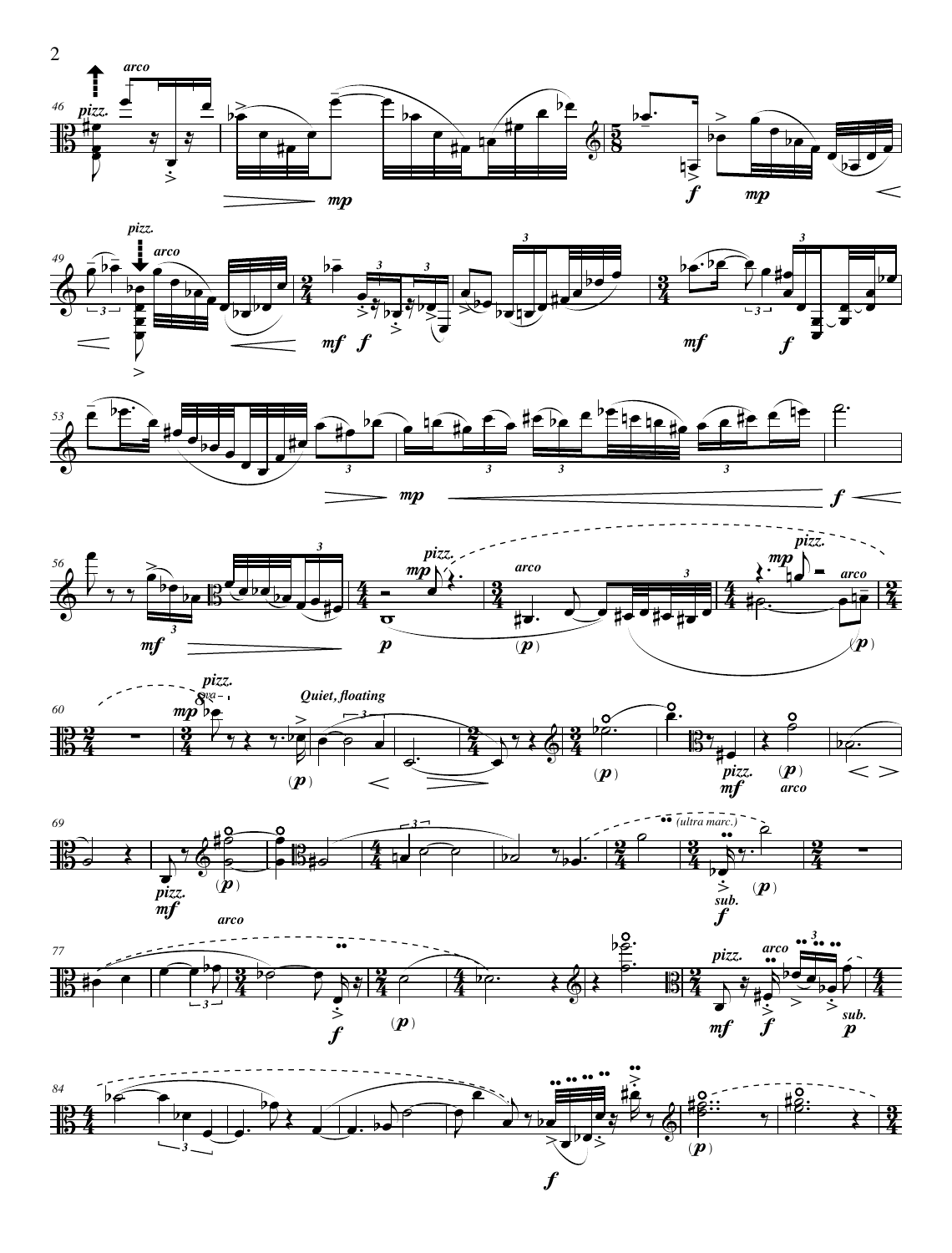













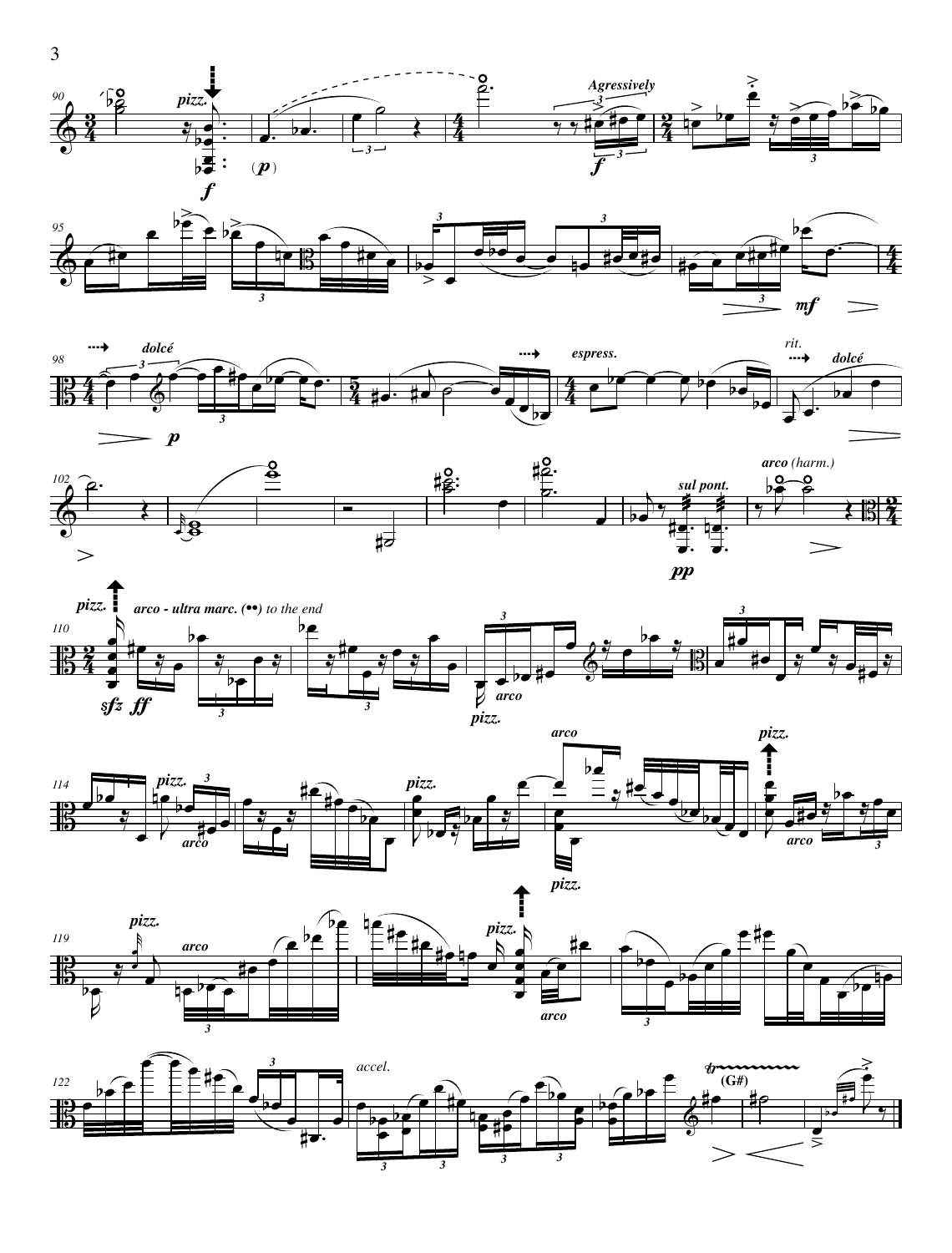**solo c. bass**

# **ISOLATED CRITERION NO. 3** Frank Stemper













Copyright©2008 by F. Leidgen Stemper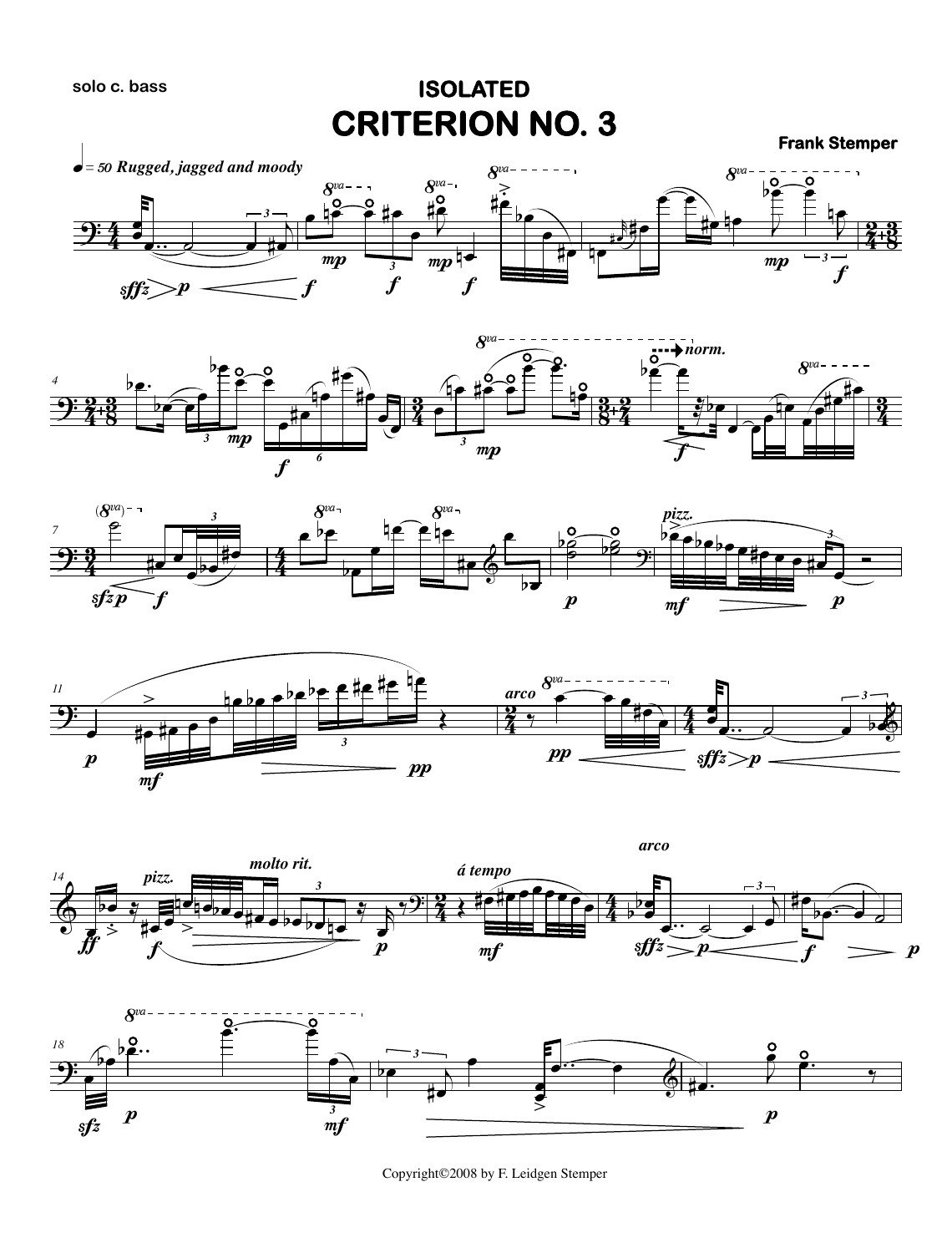











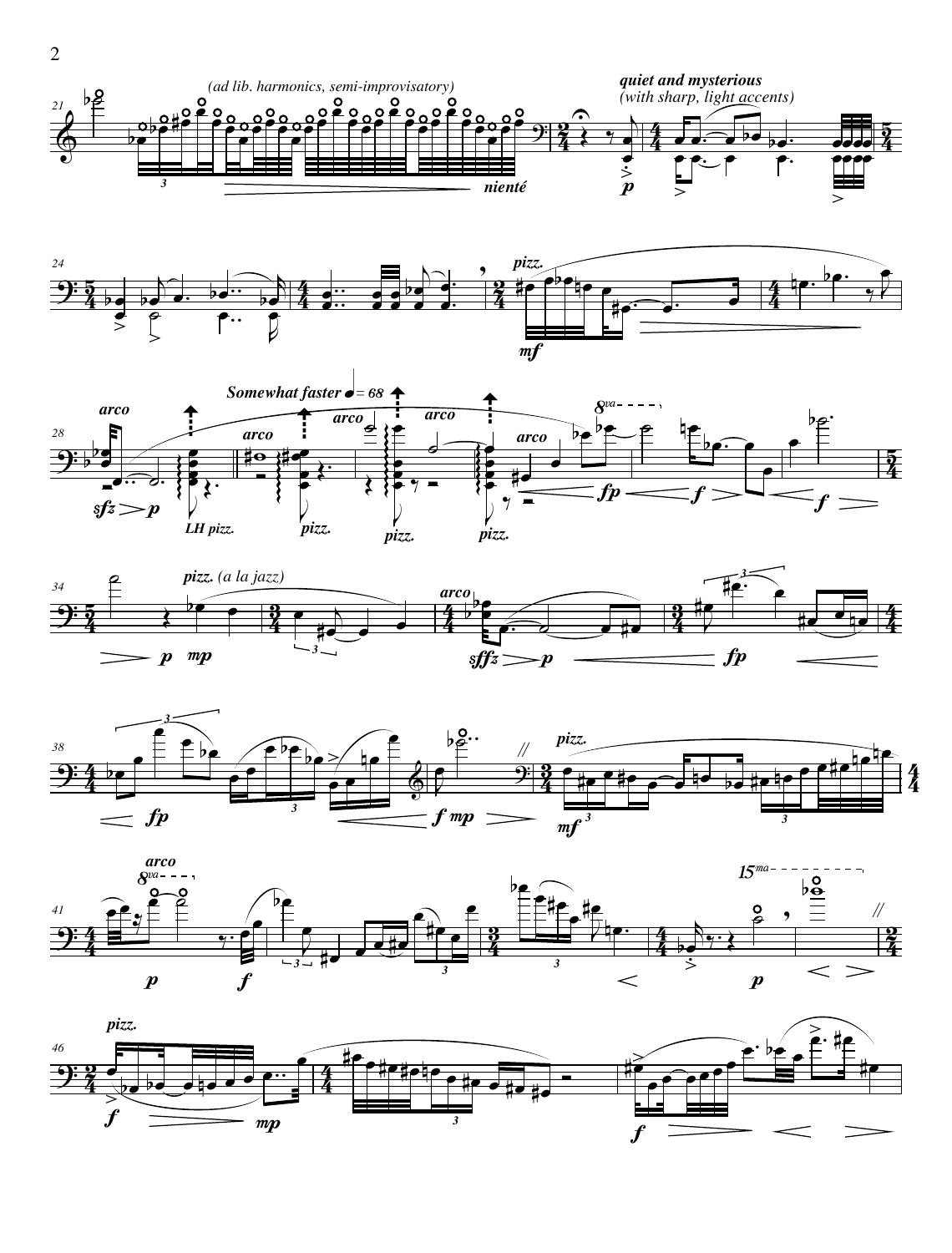







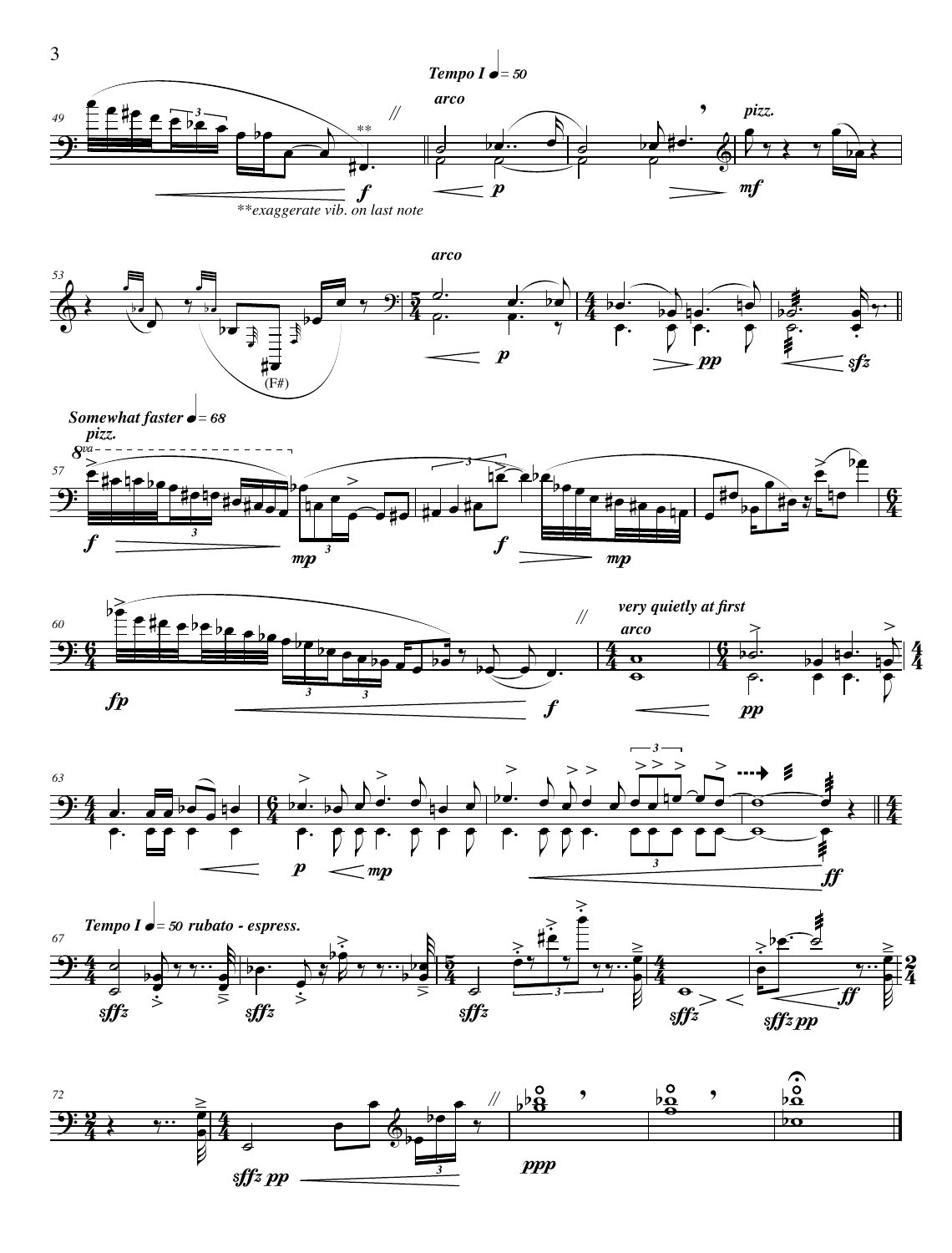**violin solo**

## **ISOLATED CRITERION NO. 4**

**Frank Stemper**













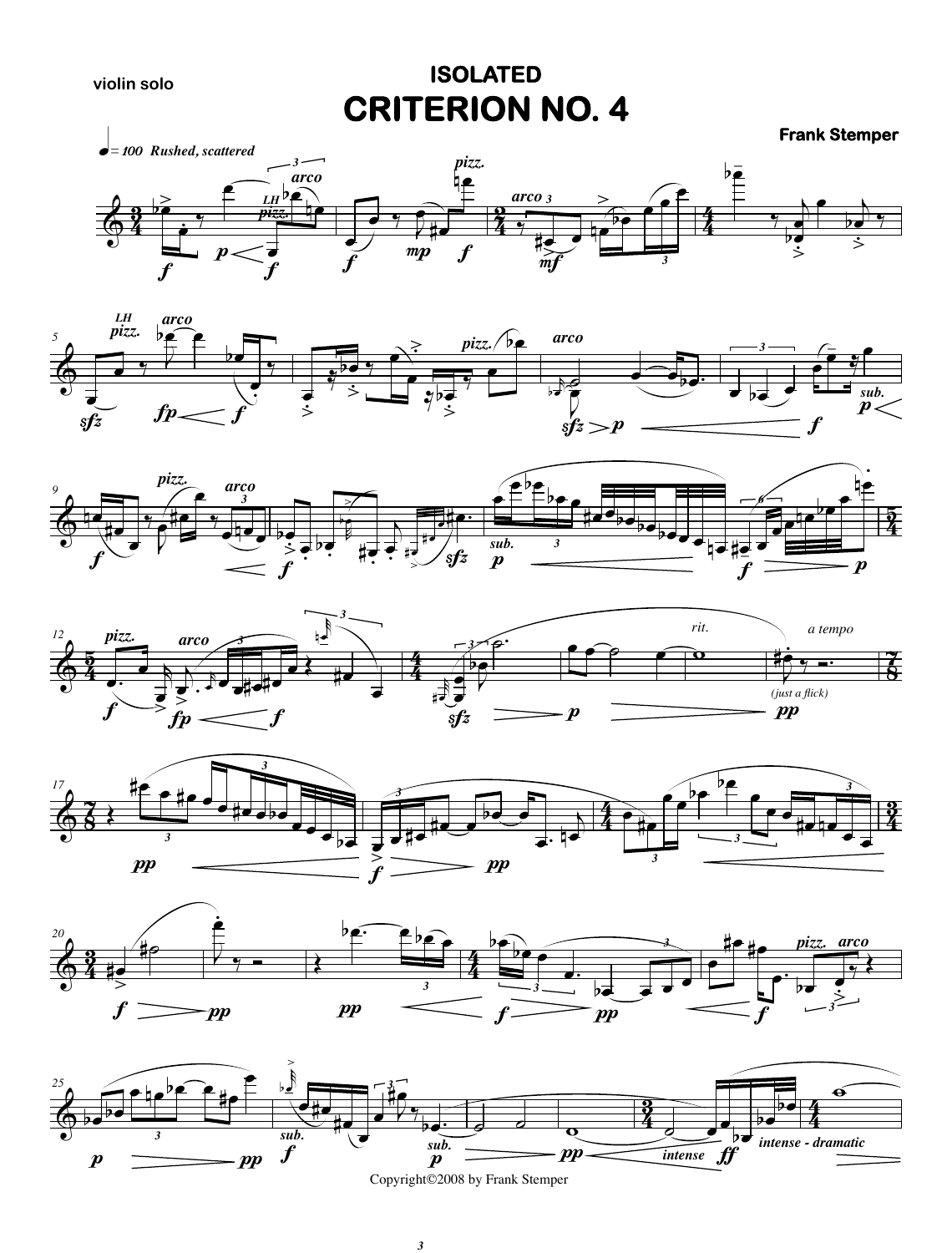

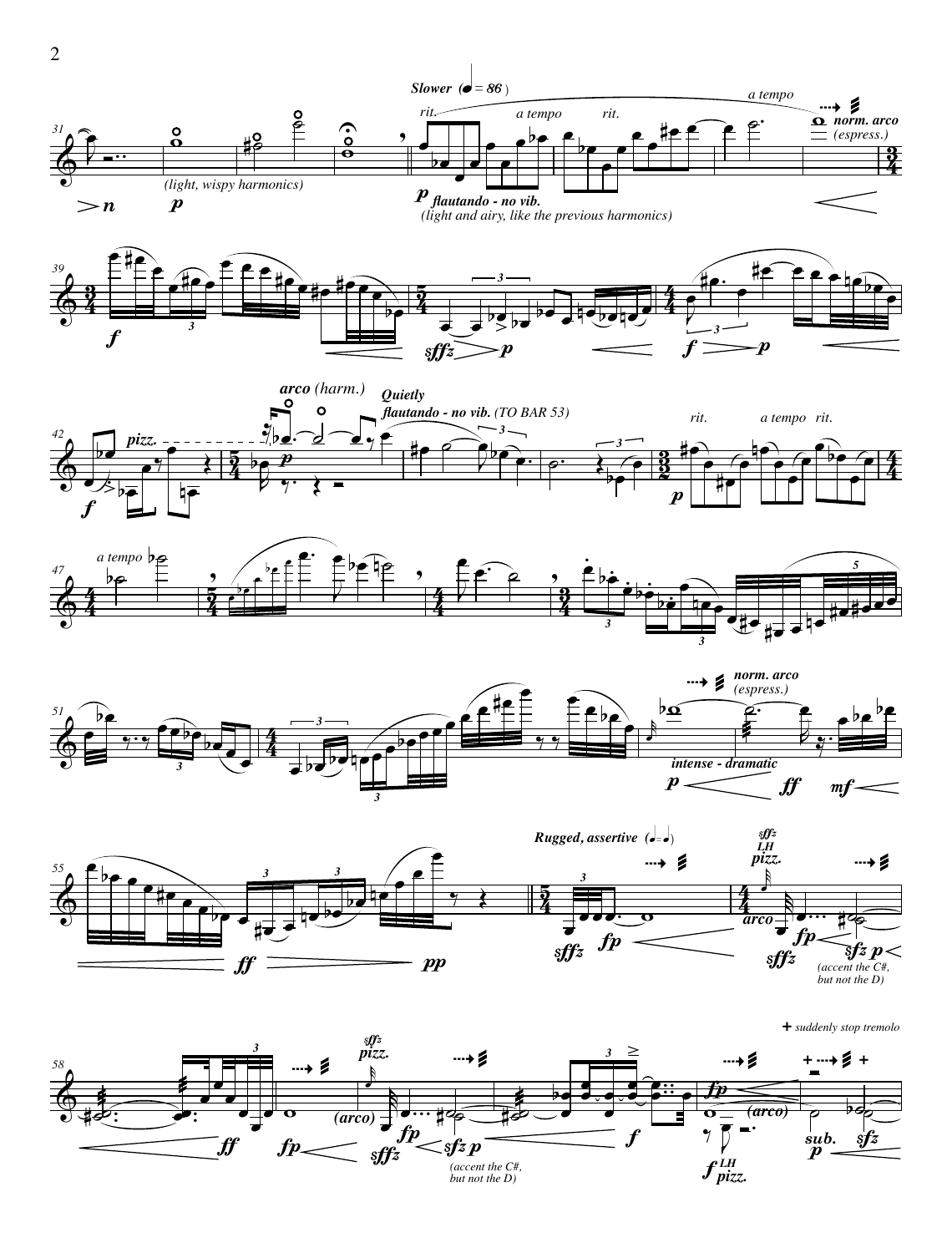